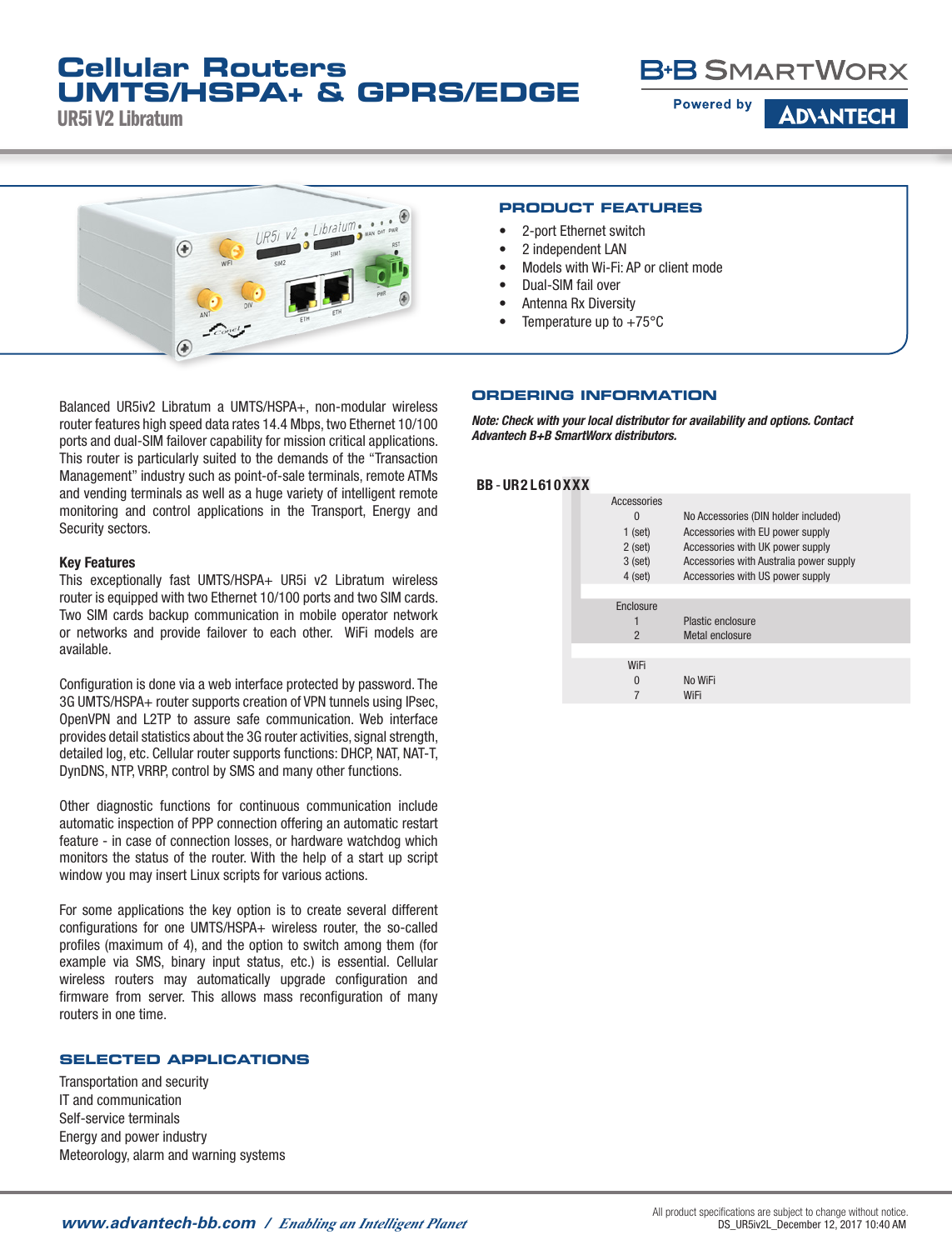# **Cellular Routers UMTS/HSPA+ & GPRS/EDGE**

UR5i V2 Libratum



### **SPECIFICATIONS**

| <b>INTERFACES</b>                   |                                      |  |
|-------------------------------------|--------------------------------------|--|
| $2\times$ Ethernet                  | 10/100 Mbits, independent or bridged |  |
| $2\times$ SIM                       | 2 mini SIMs (2FF)                    |  |
| <b>ANTENNA</b>                      |                                      |  |
| $2(3) \times$ SMA connector, 50 Ohm |                                      |  |
|                                     |                                      |  |
| <b>CPU &amp; MEMORY</b>             |                                      |  |

| CPU                               | 32b ARM microprocessor, 0.25 DMIPS per MHz                                   |
|-----------------------------------|------------------------------------------------------------------------------|
| Flash memory                      | 16 MB DDR SDRAM                                                              |
| RAM                               | 64 MR                                                                        |
| M-RAM                             | 128 kB                                                                       |
|                                   |                                                                              |
| <b>POWER</b>                      |                                                                              |
| Source                            | $9 - 36$ VDC                                                                 |
| Consumption                       | 2.3W reception<br>3.5W (GPRS transmission)<br>5.5W (UMTS/HSDPA transmission) |
| <b>MECHANICAL</b>                 |                                                                              |
| Dimension Plastic Version         | 51 x 87 x 116 mm (DIN 35 mm)                                                 |
| <b>Dimension Metallic Version</b> | 42 x 87 x 113 mm (DIN 35 mm)                                                 |
| Protection                        | <b>IP30</b>                                                                  |
| <b>Weight Plastic Version</b>     | 150q                                                                         |
| <b>Weight Metallic Version</b>    | 280q                                                                         |
| <b>ENVIRONMENTAL</b>              |                                                                              |
| <b>Operating Temperature</b>      | $-40^\circ$ to $+75^\circ$ C                                                 |
| <b>Storage Temperature</b>        | $-40^\circ$ to $+85^\circ$ C                                                 |
| Humidity                          | 0 to 95%, non-condensing                                                     |
|                                   |                                                                              |

| $V \parallel \Gamma \parallel$ |                                                                                                                                                                                                          |
|--------------------------------|----------------------------------------------------------------------------------------------------------------------------------------------------------------------------------------------------------|
| Antenna connector              | $R-SMA - 50$ Ohms                                                                                                                                                                                        |
| Supported WiFi band            | 2.4 GHz                                                                                                                                                                                                  |
| Standards                      | 802.11b, 802.11g, 802.11n                                                                                                                                                                                |
| 2.4 GHz supported channels     | 1, 2, 3, 4, 5, 6, 7, 8, 9, 10, 11, 12, 13                                                                                                                                                                |
| <b>RX Sensitivity</b>          | 11b, 11 Mbps: typ. -85 dBm<br>11g, 54 Mbps: typ. -70 dBm<br>(HT20) 11n, MSC7: typ. -66 dBm<br>(HT40) 11n, MSC7: typ. -62 dBm                                                                             |
| <b>TX Output Power</b>         | 11b, 11 Mbps: min. 18, typ. 19, max. 20 dBm<br>11g, 54 Mbps: min. 14.5, typ. 16, max. 17.5 dBm<br>802.11n (HT20): min. 13.5, typ. 15, max. 16.5 dBm<br>802.11n (HT40): min. 13.5, typ. 15, max. 16.5 dBm |
| Type of device                 | Access point, station                                                                                                                                                                                    |

| <b>PARAMETERS - HSPA+ MODULE</b>                            |                                                                                                                                                           |  |  |  |
|-------------------------------------------------------------|-----------------------------------------------------------------------------------------------------------------------------------------------------------|--|--|--|
| $HSPA+$                                                     | Bit rate 14,4 Mbps (DL) / 5,76 Mbps (UL)<br>3GPP rel. 6/7 standard<br>Data compress 3GPP                                                                  |  |  |  |
| <b>UMTS</b>                                                 | Bit rate 384 kbps (DL) / 384 kbps (UL)<br>3GPP rel. 4 standard                                                                                            |  |  |  |
| <b>GPRS/EDGE</b>                                            | EDGE bit rate 237 kbps (DL) / 237 kbps (UL)<br>GPRS bit rate 85,6 kbps (DL) / 85,6 kbps (UL)<br>Multislot class 12, CS 1 to 4,<br>3GPP rel. 99/4 standard |  |  |  |
| Support channels                                            | GSM/GPRS/EDGE: Quad band, 850/900/1800/1900 MHz<br>UMTS/HSDPA/HSUPA/HSPA+: Five band,<br>800/850/900/1900/2100 MHz                                        |  |  |  |
| <b>STANDARDS/REGULATIONS</b>                                |                                                                                                                                                           |  |  |  |
|                                                             | IS09001, CE, PCT, RoHS                                                                                                                                    |  |  |  |
| Telecom/Emission                                            | ETSI EN 301 511 V12.5.1, ETSI EN 300 440 V2.1.1, ETSI EN<br>301 908-1 V11.1.1, ETSI EN 301 908-2 V11.1.1, ETSI EN 300<br>328 V2.1.1                       |  |  |  |
| <b>EMC</b>                                                  | ETSI EN 301 489-1 V2.1.1, ETSI EN 301 489-3 V2.1.1, Draft<br>ETSI EN 301 489-52 V1.1.0, ETSI EN 301 489-17 V3.1.1                                         |  |  |  |
| Safety:                                                     | EN 60950-1:2006 + A11:2009 + A1:2010 + A12:2011 + A2:2013<br>+ AC:2011. EN 62311:2008                                                                     |  |  |  |
| E-Mark - EMC for<br>devices<br>in transportation            | E-Mark homologation number: $10R - 047055$                                                                                                                |  |  |  |
| RCM - EMC and RF<br>according to Australian<br>standards    | AS/NZS CISPR 32: 2015,<br>CISPR 32: 2015,<br>AS/NZS 4268: 2012 Amdt 1-2013                                                                                |  |  |  |
| <b>SOFTWARE FEATURES</b>                                    |                                                                                                                                                           |  |  |  |
|                                                             | Linux based, possibility to program your own application                                                                                                  |  |  |  |
| NTP client, NTP Server - time synchronization               |                                                                                                                                                           |  |  |  |
|                                                             | SMS communication - AT commands on RS232, Ethernet and I/O                                                                                                |  |  |  |
|                                                             | M-RAM memory inside – router statistic's saving into memory                                                                                               |  |  |  |
| <b>NETWORKING</b>                                           |                                                                                                                                                           |  |  |  |
|                                                             | DHCP – automatic IP addressing in LAN network                                                                                                             |  |  |  |
|                                                             | NAT/PAT - IP address and ports translation between inside/outside network                                                                                 |  |  |  |
| VRRP - virtual backup router function                       |                                                                                                                                                           |  |  |  |
|                                                             | DynDNS client – access to the router with a dynamic IP address                                                                                            |  |  |  |
|                                                             | Dial-in - the ability to communicate over dial CSD call                                                                                                   |  |  |  |
|                                                             | PPPoE Bridge - PPP frames encapsulation inside ETH frames                                                                                                 |  |  |  |
| <b>VPN TUNNELING</b>                                        |                                                                                                                                                           |  |  |  |
|                                                             | IPsec, OpenVPN, L2TP - secure encrypted tunnels                                                                                                           |  |  |  |
| <b>CONFIGURATION AND DIAGNOSTIC</b>                         |                                                                                                                                                           |  |  |  |
| HTTP server - configuration via web server                  |                                                                                                                                                           |  |  |  |
| Telnet – configuration and access to the file system        |                                                                                                                                                           |  |  |  |
| SNMP – router diagnostics, communication with I/O and M-Bus |                                                                                                                                                           |  |  |  |
| GPRS state signalization by LED                             |                                                                                                                                                           |  |  |  |
|                                                             | On-line info on GSM signal status (level, cell, neighbors)                                                                                                |  |  |  |
| SMS info - power on, GPRS connection or disconnection       |                                                                                                                                                           |  |  |  |
|                                                             | SMS control - on/off GPRS connection, switch SIM, I/O etc.                                                                                                |  |  |  |
|                                                             | Transferred data counting, one more APN as backup                                                                                                         |  |  |  |
|                                                             | Remote router group configuration change, switching among configuration profiles                                                                          |  |  |  |
|                                                             |                                                                                                                                                           |  |  |  |

SSH – encrypted configuration and access to the file system

Wifi and the state